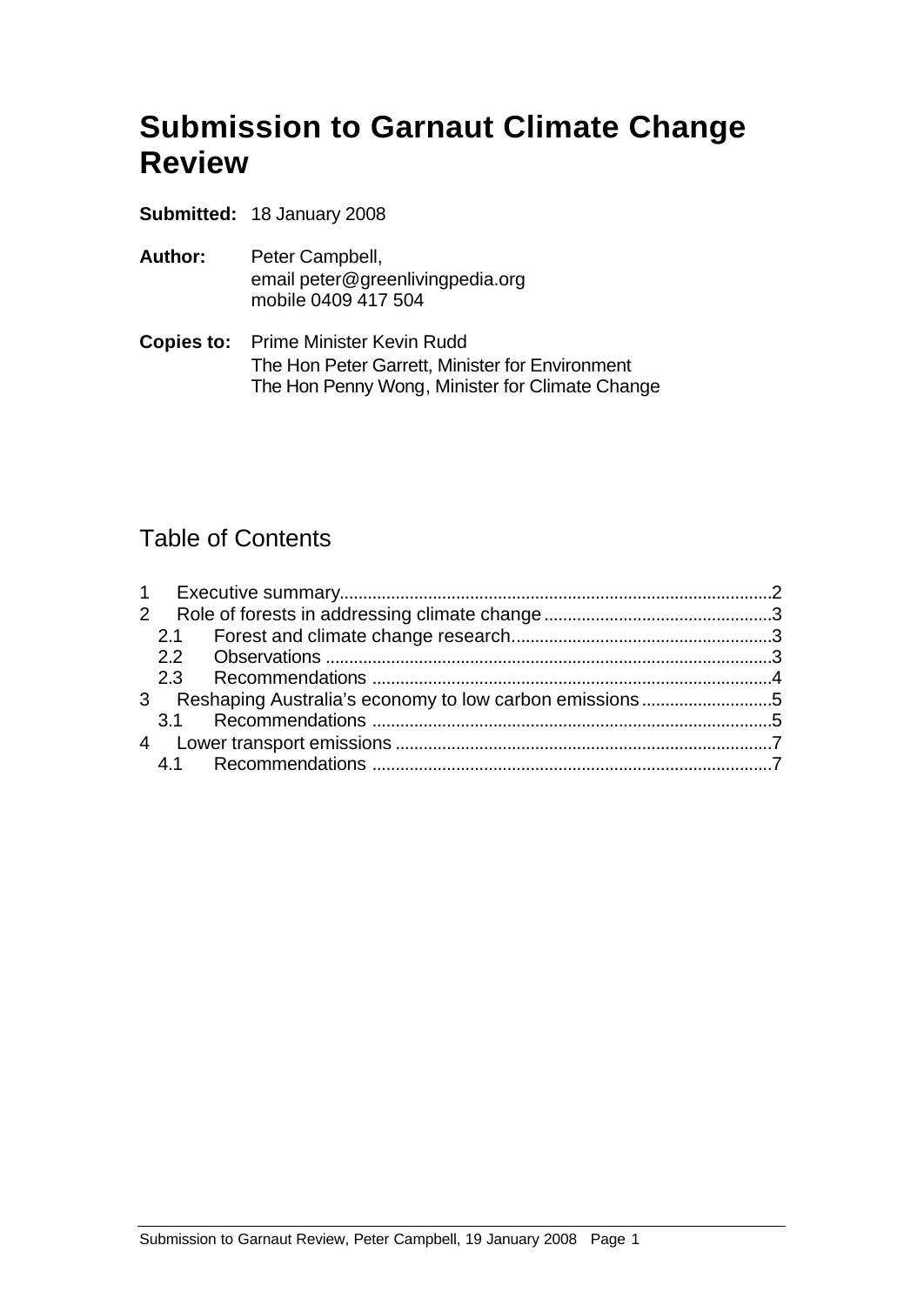# **1 Executive summary**

This submission covers the role of forests in addressing climate change, reshaping Australia's economy to low carbon emissions and opportunities to lower transport-related greenhouse gas emissions.

Landclearing (also referred to as "deforestation") produces over 10% of Australia's greenhouse gas emissions according to Australia's official reporting to the UN Climate Secretariat. Native forests are indisputably a very large store of CO2 with considerable potential for additional sequestration, and are also currently a source of considerable greenhouse gas emissions, primarily resulting from logging.

Science based carbon estimation and accounting should be applied to all native forest logging activities and a market-derived price should be applied to carbon emissions resulting. Consideration should be given for a five-year moratorium on logging Australian native forests as an immediate step in reducing Australia's greenhouse gas emissions.

Australia should adopt world-leading policies on forest protection as a measure for addressing climate change and to demonstrate and provide an example to developing nations that remaining native forests can be protected globally without adverse economic impacts.

Australia should increase the current emission reduction target of 60% by 2050 to 90% by 2050 and set mid-term and short-term emission reduction target for 2010, 2012, 2015 and 2020. In addition, all government subsidies for fossil fuel-based industries and products should be removed.

Shifting Australia to a competitive low carbon economy can be achieved by establish "feed in tariffs" for clean energy generation, broadening and strengthening housing and appliance energy standards and rating systems, increase the MRET in Australia to 30% by 2020 and provide government funding for the development of zero emission energy production including solar and wind. In addition, a national strategy and framework is required for realising emission reduction standards in conjunction with the States and Territories including a moratorium on the building of any new coal-fired power stations.

Transport-related emission can be addressed by abolishing fringe benefit tax concessions for car use, providing additional Federal funding annually for public transport, establishing a national working group for the promotion and implementing sustainable and low emission transport solutions, including public transport, low emission vehicles and cycling. In addition carbon emission accounting should be mandatory for the construction and operation of all transport-related projects including roads, freeways and tunnels.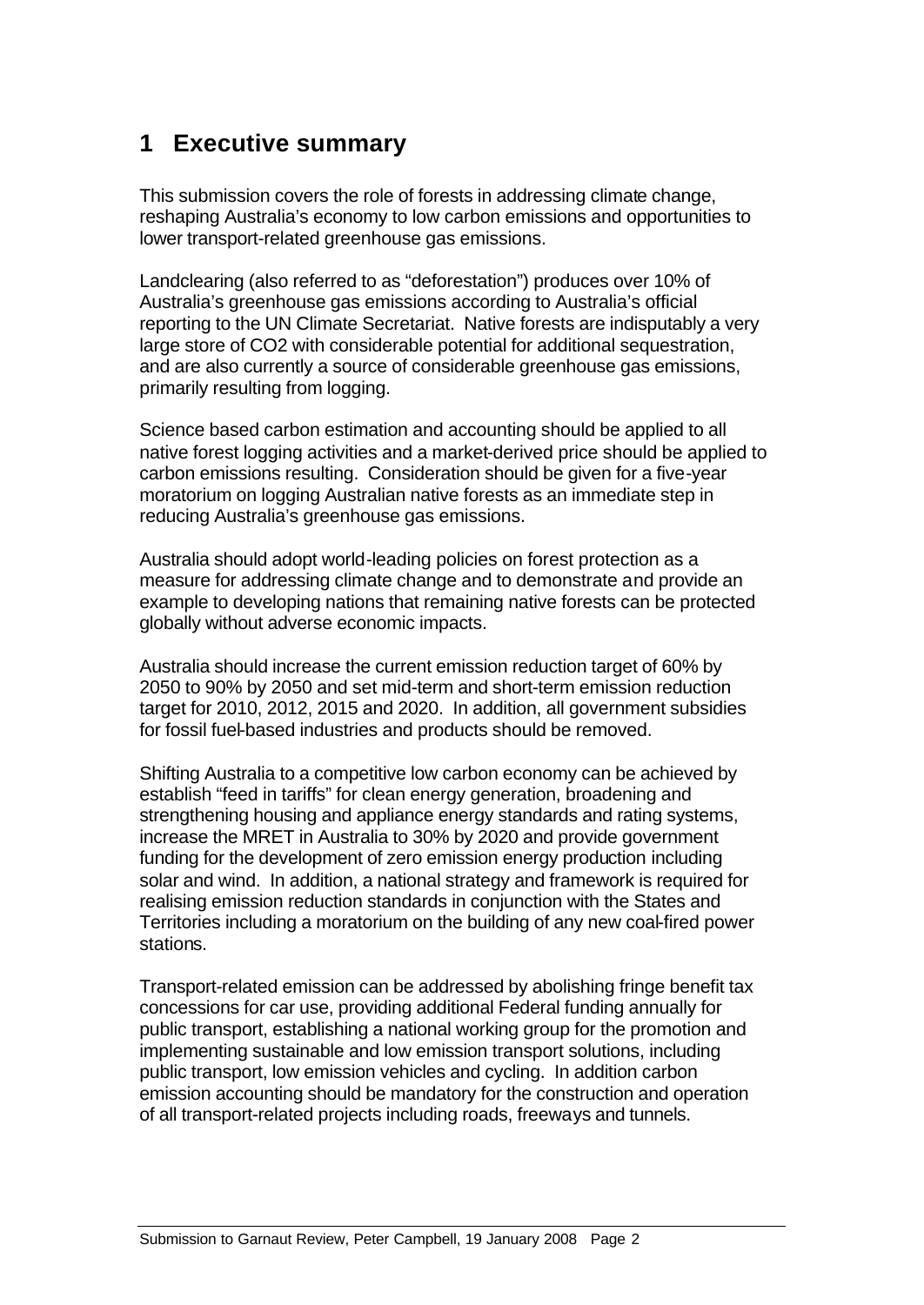# **2 Role of forests in addressing climate change**

Landclearing (also referred to as "deforestation") produces over 10% of Australia's greenhouse gas emissions according to Australia's official reporting to the UN Climate Secretariat.

The role of forests in sequestering carbon and action as carbon stores has been well documented by scientific studies both in Australia and overseas.

#### **2.1 Forest and climate change research.**

Local scientific research papers include:

#### **Growth ModeIling Of Eucalyptus regnans for Carbon Accounting at the Landscape Scale**

Christopher Dean, Stephen Roxburgh and Brendan Mackey, 2003 CRC for Greenhouse Accounting, ANU.

#### **Assessing the carbon sequestration potential of managed forests: a case study from temperate Australia**

S. H. Roxburgh, S. W. Wood, B. G. Mackey, G. Woldendorp, P. Gibbons (2006), Journal of Applied Ecology Volume 43 Issue 6 Page 1149-1159, December 2006.

In addition, the **Stern Review (The Economics of Climate Change, October 2006)** found that:

*"emissions from deforestation are very significant – they are estimated to represent more than 18% of global emissions, a share greater than is produced by the global transport sector."*

*"A substantial body of evidence suggests that action to prevent further deforestation would be relatively cheap compared with other types of mitigation, if the right policies and institutional structures are put in place.*

*Preserving forests has the co-benefit of protecting a significant proportion of the world's biodiversity that they contain."*

*"Curbing deforestation is a highly cost-effective way of reducing greenhouse gas emissions."*

### **2.2 Observations**

Native forests are indisputably a very large store of CO2 with considerable potential for additional sequestration, and are also currently a source of considerable greenhouse gas emissions, primarily resulting from logging. Deforestation by logging releases up to 1400 tonnes of carbon per hectare.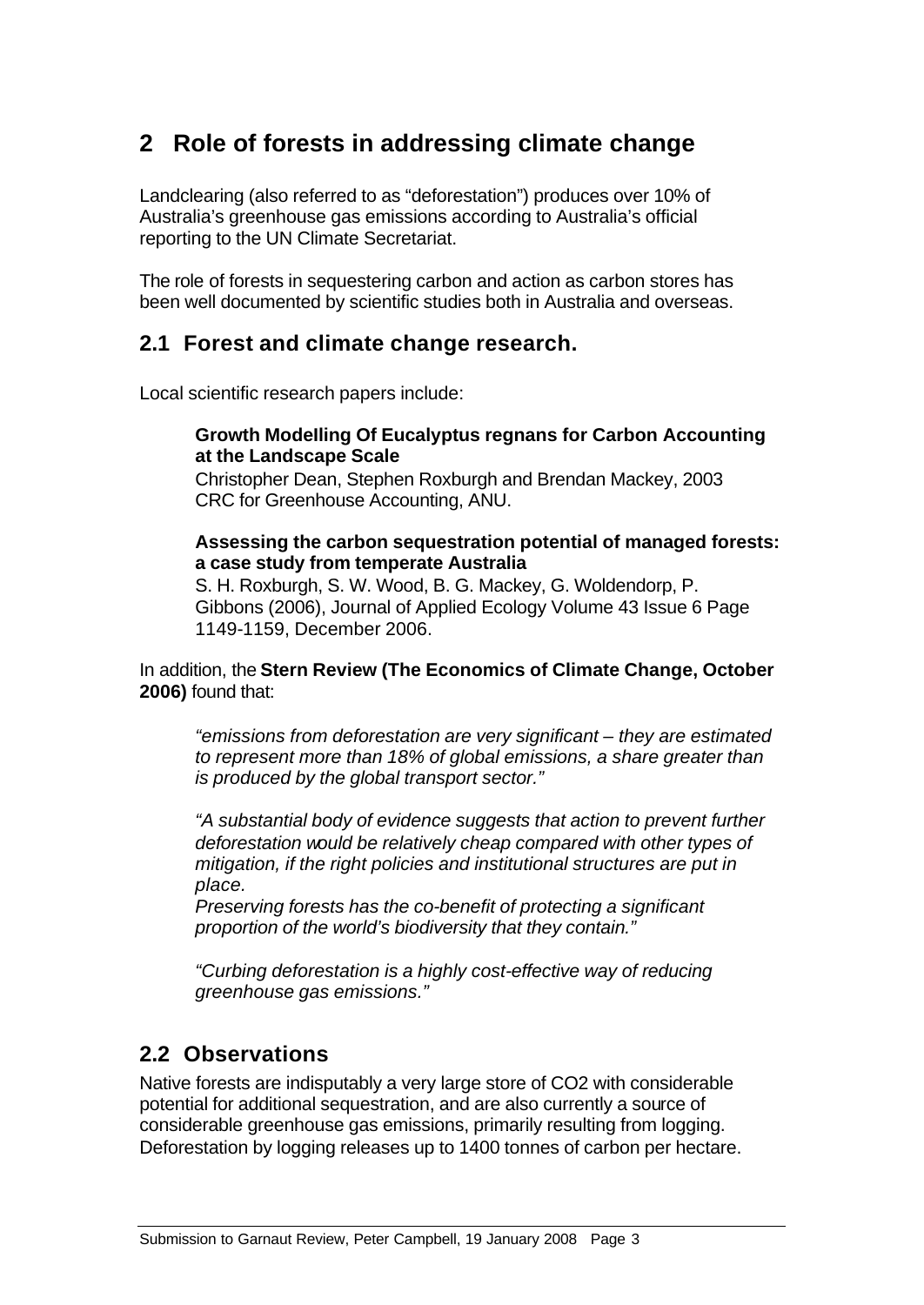Carbon accounting is not currently applied to native forest logging activities in Australia and no carbon price is applied.

Native forests (not including conservation forests) sequester at least 57 Mt CO2 per annum. This effectively reduces Australia's total emissions by 10% when full-carbon accounting is applied.

Native forest logging results in greenhouse gas emissions estimated at 38 Mt CO2 per annum which is equivalent to 7% of Australia's total emissions.

Once native forest is clear felled, it will take up to several centuries to recapture all the CO2 emitted resulting from the deforestation.

Less than 5% of CO2 generated by native forest logging is sequestered in durable wood products; 58% is lost on-site and as waste; 23% is exported as woodchips; and 11% is added to landfill.

Tasmania, Victoria and South East New South Wales account for the majority of Australia's emissions from native forest logging (Over 30 Mt CO2 per annum).

Full-carbon accounting (rather than the partial accounting required by the Kyoto Protocol) is likely to be used in global post-Kyoto arrangements which will mean that sequestration and emissions from native forests will be counted.

Protecting native forests is one of the quickest and easiest ways to reduce Australia's greenhouse gas emissions, with the added benefits of protecting biodiversity and conserving water.

### **2.3 Recommendations**

- Science-based carbon estimation and accounting to be applied to all native forest logging activities.
- A market-derived price to be applied to carbon emissions resulting from all native forest logging activities.
- Consideration to be given for a five year moratorium on logging Australian native forests as an immediate step in reducing Australia's greenhouse gas emissions.
- Australia to adopt world-leading policies on forest protection as a measure for addressing climate change and to demonstrate and provide an example to developing nations that remaining native forests can be protected globally without adverse economic impacts.
- Further research into the role of Australia forests in carbon capture and sequestration is required to augment and build upon previous studies.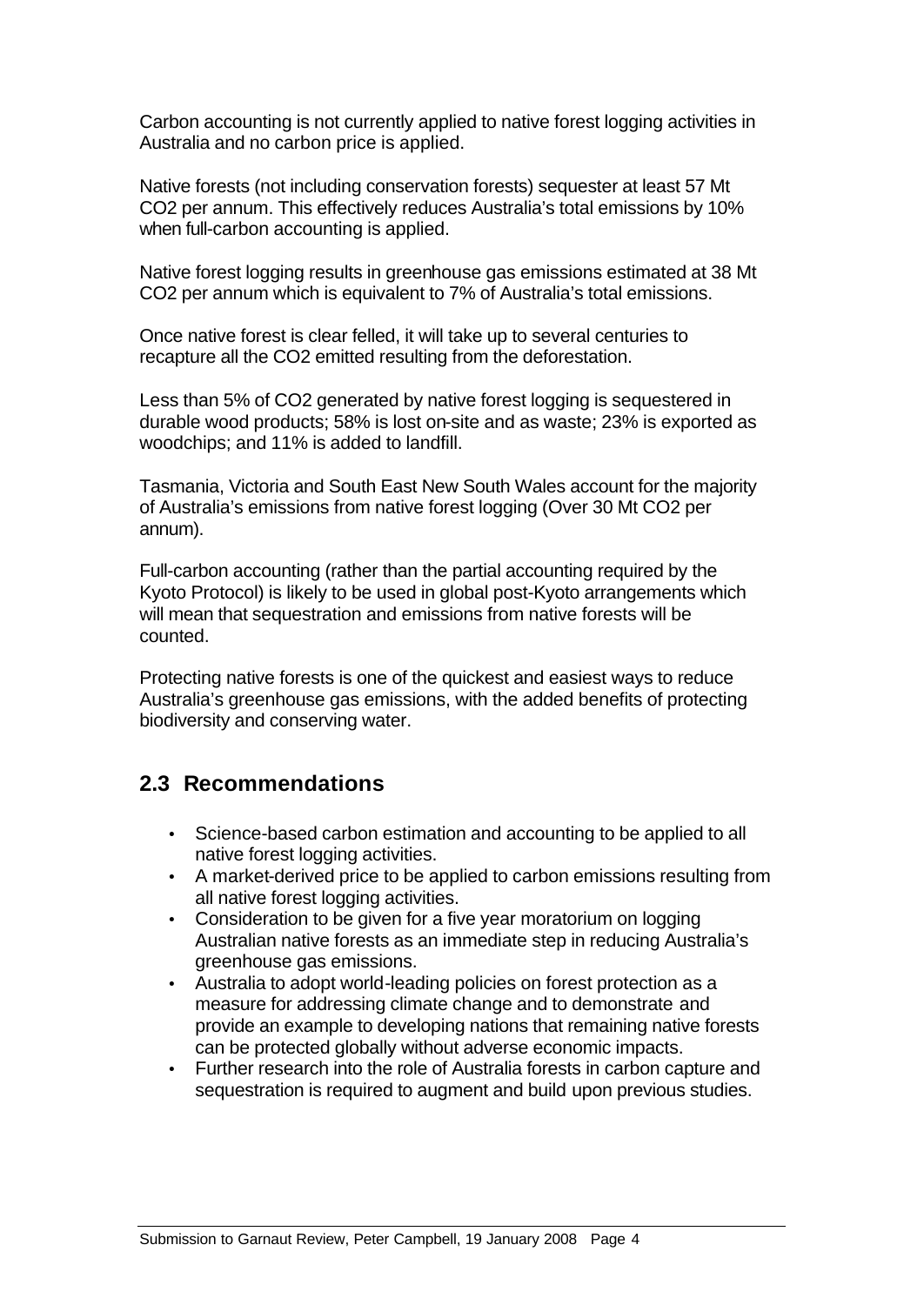### **3 Reshaping Australia's economy to low carbon emissions**

Recent scientific studies by the Intergovernmental Panel on Climate Change (IPCC), NASA and the CSIRO indicate that global warming is occurring more rapidly than worst-case scientific predictions so that urgent action on reducing carbon emissions is required. In Australia this is evident via greatly reduced rainfall patterns and temperature increases.

Rigorous and enforceable targets for emission reductions are required as policy settings for driving a shift in Australia to a low carbon economy. Setting near term, mid term and long term targets for emission reductions will provide motivation for industry restructure towards low emission technology, which will in turn encourage a growing export market for low emission technology and products both regionally and globally.

Renewable energy industry and associated companies are growing rapidly where ambitious emission reduction target have been set in places such as Europe (Spain and Germany in particular) and in California.

In Europe in 2007 renewable energy industry investments increased to \$45b and the sector employed approximately 500,000 people while the coal industry employed about 30,000.

On current trends renewable energy is predicted to be cost competitive with coal by 2015.

### **3.1 Recommendations**

- Increase the current Australian emission reduction target of 60% by 2050 to 90% by 2050 in line with latest scientific models.
- Set a binding target for Australian emission increases to peak by 2015 then decline.
- Establish a mid term Australian emission reduction target of 30% by 2020.
- Set Australian emission reduction targets for 2010, 2012 and 2015 on a trajectory that will realise 2020 and 2050 targets.
- Remove government subsidies for fossil fuel-based industries and products.
- Establish a feed in tariff for clean energy generation at a rate of 4 times the price of coal and gas based energy generation.
- Introduce 6 star energy standard for all new housing and renovations covering energy and water utilisation, passive solar design and building envelope characteristics.
- Increase the MRET in Australia to 30% by 2020 in line with current targets set in Germany and California.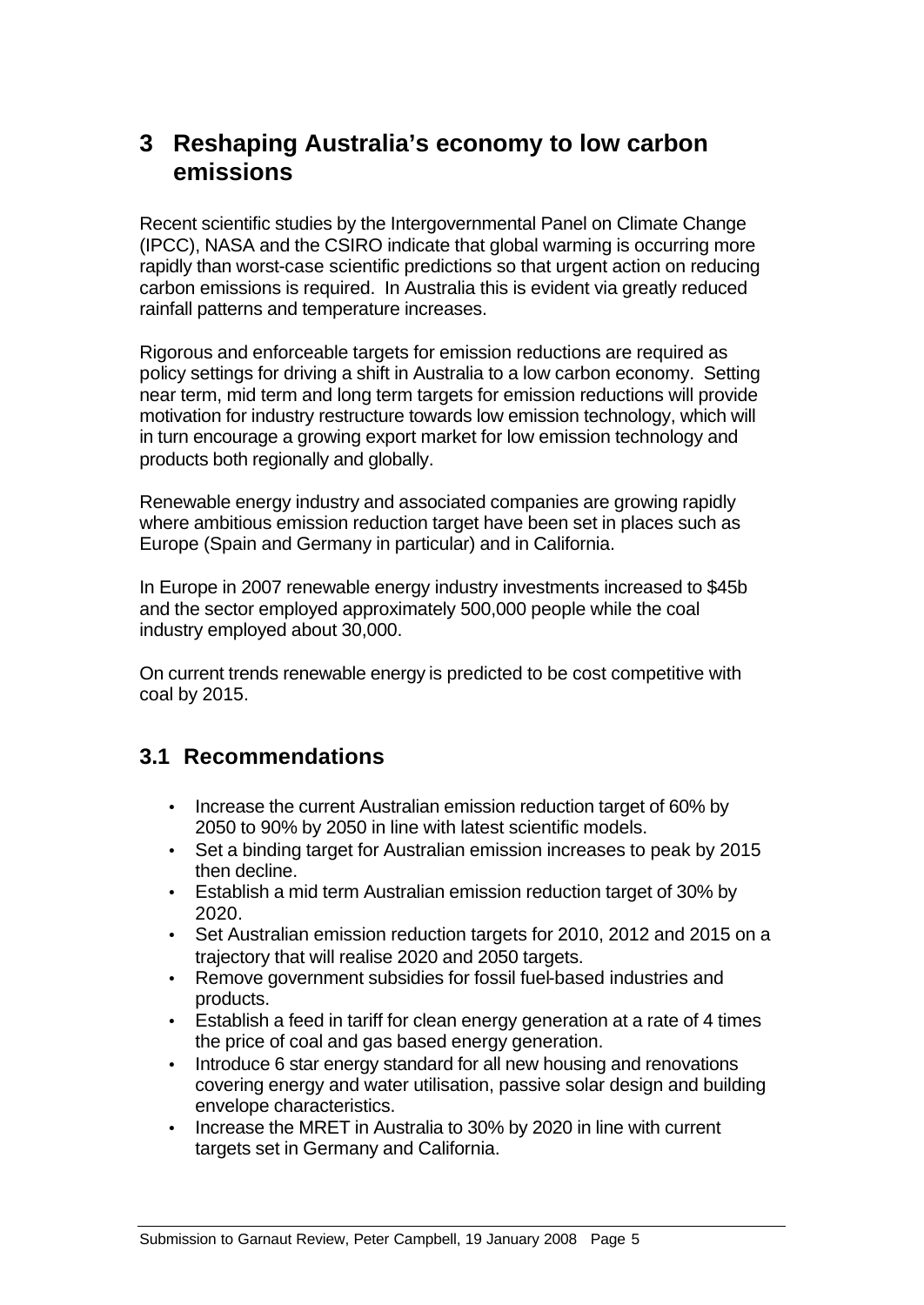- Introduce energy rating standard for all domestic and commercial appliances including consumer goods such as televisions and computers.
- Provide government funding for the development of zero emission energy production including solar and wind.
- Establish a national strategy and framework for realising emission reduction standards in conjunction with the States and Territories including a moratorium on the building of any new coal-fired power stations.